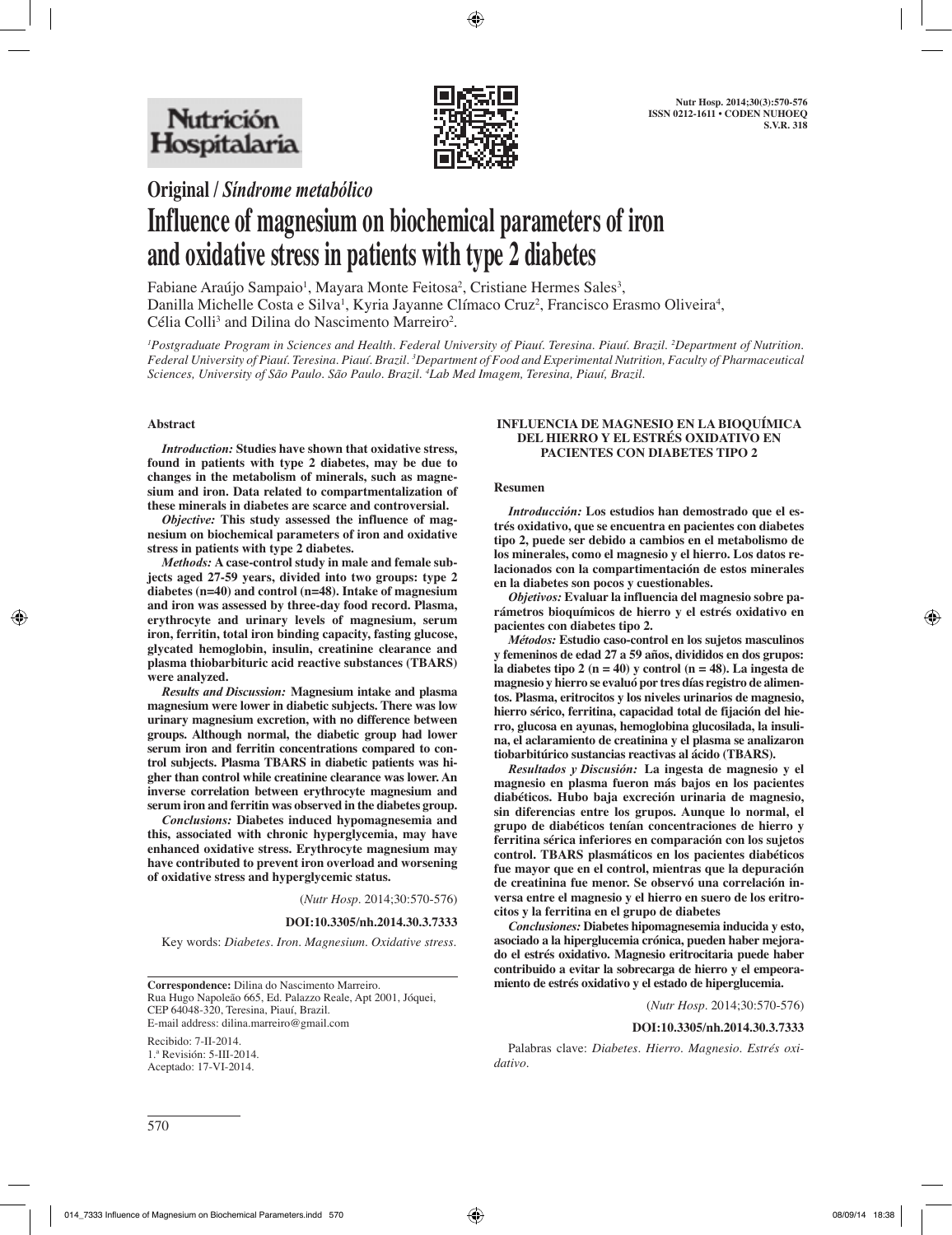## **Abbreviations**

BMI: Body Mass Index. Page 8. TBARS: Thiobarbituric acid reactive substances. Page 4, 5, 10, 11, 14, 15.

HbA1: glycated hemoglobin. Page 9.

TIBIC: Total iron binding capacity. Page 9, 12. HOMA: Homeostasis model assessment. Page 10.

## **Introduction**

Type 2 diabetes mellitus is a chronic non-communicable disease characterized by the presence of metabolic disorder, high hyperglicemia, dyslipidemia and endothelial dysfunction, and the main pathophysiological change is insulin resistance<sup>1,2</sup>. Chronic hyperglycemia found in this disease contributes to the development of oxidative stress associated with increased production of reactive oxygen species and lipid peroxidation<sup>3</sup>.

Oxidative stress may occur due to changes in plasma and intracellular concentrations of some minerals, such as magnesium and iron<sup>4,5</sup>. Magnesium is the second most abundant cation in the intracellular environment, and is used as a cofactor in over 300 enzymatic reactions, including those producing or using magnesium-ATP complex. Deficiency of this mineral in patients with type 2 diabetes has been attributed to elevated urinary excretion induced by hyperglycemia, decreased intestinal absorption and reduced concentration of this mineral in diet<sup>6</sup>.

Some mechanisms have been proposed to clarify the relationship between magnesium deficiency and iron metabolism in patients with type 2 diabetes. Accordingly, results of some studies suggest that such deficiency is involved in the induction of hemolysis, contributing to iron release which is, in turn, a pro-oxidant nutrient enhancing the production of reactive oxygen species and the synthesis of inflammatory markers<sup>5,7</sup>.

Iron is a vital mineral for cell homeostasis, which activity is linked to chemical characteristics and oxidation state, with participation in Fenton and Haber-Weiss reactions. High iron levels induce the production of free radicals which promote DNA damage and interact with unsaturated fatty acids, inducing lipid peroxidation<sup>8</sup>.

To test the hypothesis that the magnesium status is altered in patients with type 2 diabetes, and this alteration may influence on biochemical parameters of iron and oxidative stress, especially in patients with type 2 diabetes, this study was done.

## **Material and Methods**

This was a case-control study involving 88 male and female subjects aged between 27-59 years, divided into the following groups: type 2 diabetes  $(n =$ 40) and control  $(n = 48)$ . Diabetic and healthy control subjects were consecutively screened through interviews, between March and August 2012. The eligibility criteria was as follows: clinical treatment with oral hypoglycemic drugs only, no diabetic complications (renal failure, neuropathy, cataract), non-pregnant and non-breastfeeding women, non-smokers, no recent history of use of the following: alcohol, vitamin-mineral supplement and/or other medications that could interfere with magnesium and iron nutritional status assessment. The patients assessed in the present study were attended by a health team of primary care units, and they had been diagnosed with type 2 diabetes by doctors, according to the criteria set by American Diabetes Association<sup>1,9</sup>. The same criteria were applied in the control group, except medical diagnosis of type 2 diabetes. The control group consisted of volunteers attended by a health team of primary care units with similar characteristics to the case group in terms of age and socioeconomic status. Furthermore, they had not family history of diabetes or other chronic diseases. The selection of the control group was performed considering the proportion of one control for each case. The study was approved by the Research Ethics Committee of Federal University of Piauí (CAAE protocol #0156.0.045.000-11).

The sample size of the study was based on the selection criteria and in the number of individuals with type 2 diabetes mellitus registered in basic health units from Teresina-PI. It was based on the universe of 150 patients and was adopted confidence interval of 95%, a margin of error of 5%, considering the 7.0% prevalence of type 2 diabetes mellitus in the Northeast, totaling a minimum sample of 61 patients. However, at the end of the study, the total sample was 40 type 2 diabetic patients, due to losses that occurred by age (elderly), presence of associated diseases, such as hepatic steatosis, and use of insulin and/or vitamins and minerals supplements.

## *Assessment of nutritional status*

Body mass index (BMI) of the participants was calculated dividing weight in kilograms by height squared in meters. Nutritional status was classified based on BMI, according to World Health Organization recommendations<sup>10</sup>.

### *Determination of usual magnesium and iron in diet*

Dietary intake was assessed using a three-day food record, including two days during the week and one day on the weekend (Saturday or Sunday). Nutritional assessment was performed using Nutwin software, version  $1.5<sup>11</sup>$ . Methods and recommendations outlined in the Dietary Reference Intakes were employed to estimate magnesium and iron intake $12,13$ .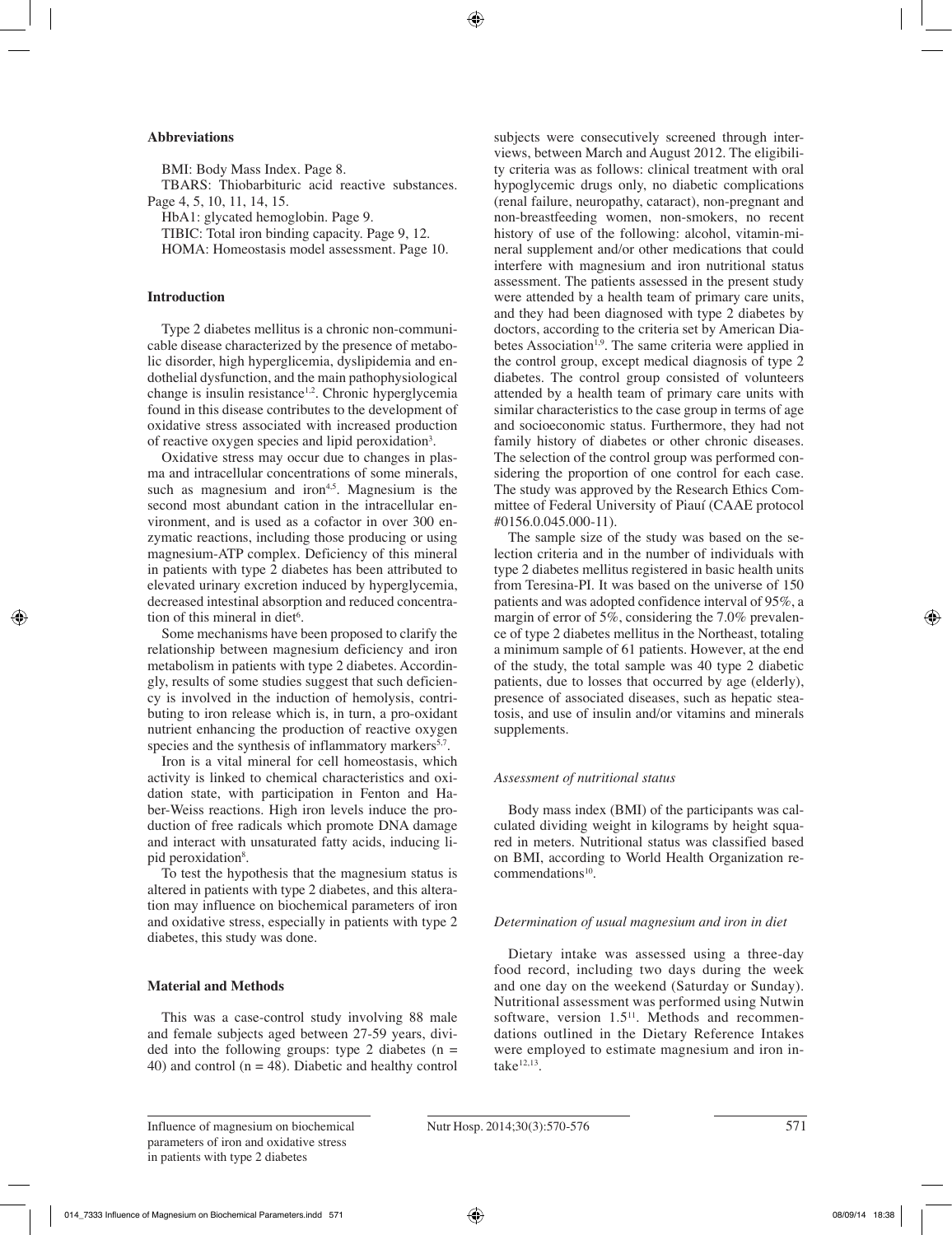## *Determination of biochemical parameters for magnesium*

Blood samples (25 mL) were collected in the morning, after fasting of 12-14 hours. Blood was distributed into: a demineralized glass tube containing 30% sodium citrate as anticoagulant (10  $\mu$ L/mL blood) to analyze magnesium levels; a vacutainer tube containing EDTA to analyze thiobarbituric acid reactive substances (TBARS) and glycated hemoglobin (HbA1); and the remainder was placed in a tube with no anticoagulant for other analyses.

Urine sample was collected 24 hours prior to blood collection in a demineralized flask supplied by the researchers.

Concentrations of magnesium in plasma, urine and erythrocytes were determined by flame atomic absorption spectrometry (AAnalyst 100; Perkin Elmer, Norwalk, CT, USA) as methodology previously standardized and validated $14$ . All materials used for collection and mineral analysis were previously demineralized and the method precision and accuracy were checked using certified standards (Trace Elements Serum L-I and Urine L-I; Seronorm, Billingstad, Norway), and secondary standards for plasma, urine and erythrocytes. The reference values were the following: (a) plasma: 0.75-1.05 mmol/L <sup>15</sup> (b) urine: 3.00-5.00 mmol/d<sup>16</sup>; (c) erythrocytes:  $1.65$ -2.65 mmol/L<sup>16</sup>.

# *Determination of biochemical parameters for iron*

Biochemical parameters for serum iron were determined using kits from Labtest Diagnóstica (Lagoa Santa, MG, Brazil). The reference values were those indicated in the kits. Ferritin was determined using chemiluminescence method (reference values: 28-397 ng/mL for male adults and 6-159 ng/mL for female adults), serum iron by colorimetric method (reference value: 59-158 µg/dL for male and 37-145 µg/dL for female) and total iron binding capacity (TIBIC) by modified Goodwin method (reference value suggested by the manufacturer:  $250-410 \mu$ g/ dL).

## *Determination of glycemic control and renal function assessment*

Fasting glucose was determined by colorimetric-enzymatic method, using kit from Abbott Laboratories (Abbott Park, IL, USA). For fasting glucose, normal values ranged from 75-99 mg/dL and altered values were considered  $\geq 126$  mg/dL diagnosed with diabetes mellitus $1,9$ .

Glycated hemoglobin was determined using turbidimetric immunoassay method (reference values: 4-6  $\%$ <sup>9</sup>), and insulin levels were determined by chemiluminescence method (reference values between 6-27 µU/mL). For both analyses, kits from Abbott Laboratories were used.

Insulin resistance was calculated by means of the homeostasis model assessment (HOMA) index, defined by the equation  $HOMA =$  fasting glucose (mmol/L) x fasting insulin  $(\mu U/mL)/22.5$ .

Creatinine clearance was calculated by Cockcroft-Gault formula17 and the results corrected by body surface area.

# *Determination of thiobarbituric acid reactive substances*

Thiobarbituric acid reactive substances (TBARS) in plasma were determined using the method suggested by Ohkawa; Ohishi; Yagi<sup>18</sup>. Prior to sample processing, analytical calibration curve was prepared at concentrations of 0.5; 1.0; 2.0; 4.0 and 8.0 nmol/mL, using 1,1,3,3-tetraethoxypropane as standard. Absorbance was read using a UV/Vis Bel Photonics spectrophotometer, SP 1102 model (Osasco, SP, Brazil) at a wavelength of 532 nm.

# *Statistical analysis*

Data was analyzed using statistical software SPSS for Windows 15.0. To differentiate parametric from non-parametric values, Kolmogorov-Smirnov normality test was employed. To compare the groups, Student t-test was used for parametric values and Mann-Whitney test was used for non-parametric values, with a significance level of p<0.05. Pearson's correlation coefficient was used to check the potential interrelationship between variables.

In order to reduce errors associated with dietary assessment, intake values were adjusted for total energy intake using the residual method, and the intraindividual variation, calculated by the mean of the components for variance analysis.

# **Results**

The mean age was  $51.8 \pm 5.1$  (39-59) years and 40.5  $\pm$  8.9 (27-58) years in type 2 diabetes (n = 40) and control  $(n = 48)$  groups, respectively. The duration of diabetes was  $7.2 \pm 3.4$  years. The mean body mass index was  $28.6 \pm 4.6$  kg/m<sup>2</sup> in type 2 diabetes and  $23.6 \pm$  $3.4 \text{ kg/m}^2$  in control group.

Overall, the glycemic control was unsatisfactory in type 2 diabetic subjects, with higher insulin resistance compared to control group and diabetic patients had higher plasma TBARS levels (table I).

The study shows the mean and standard deviation values for creatinine clearance was lower in the diabetic subjects  $(71.52 \pm 12.05 \text{ mL/min}/1.73 \text{m}^2)$  compared to controls  $(99.05 \pm 28.79 \text{ mL/min}/1.73 \text{m}^2)$ . On the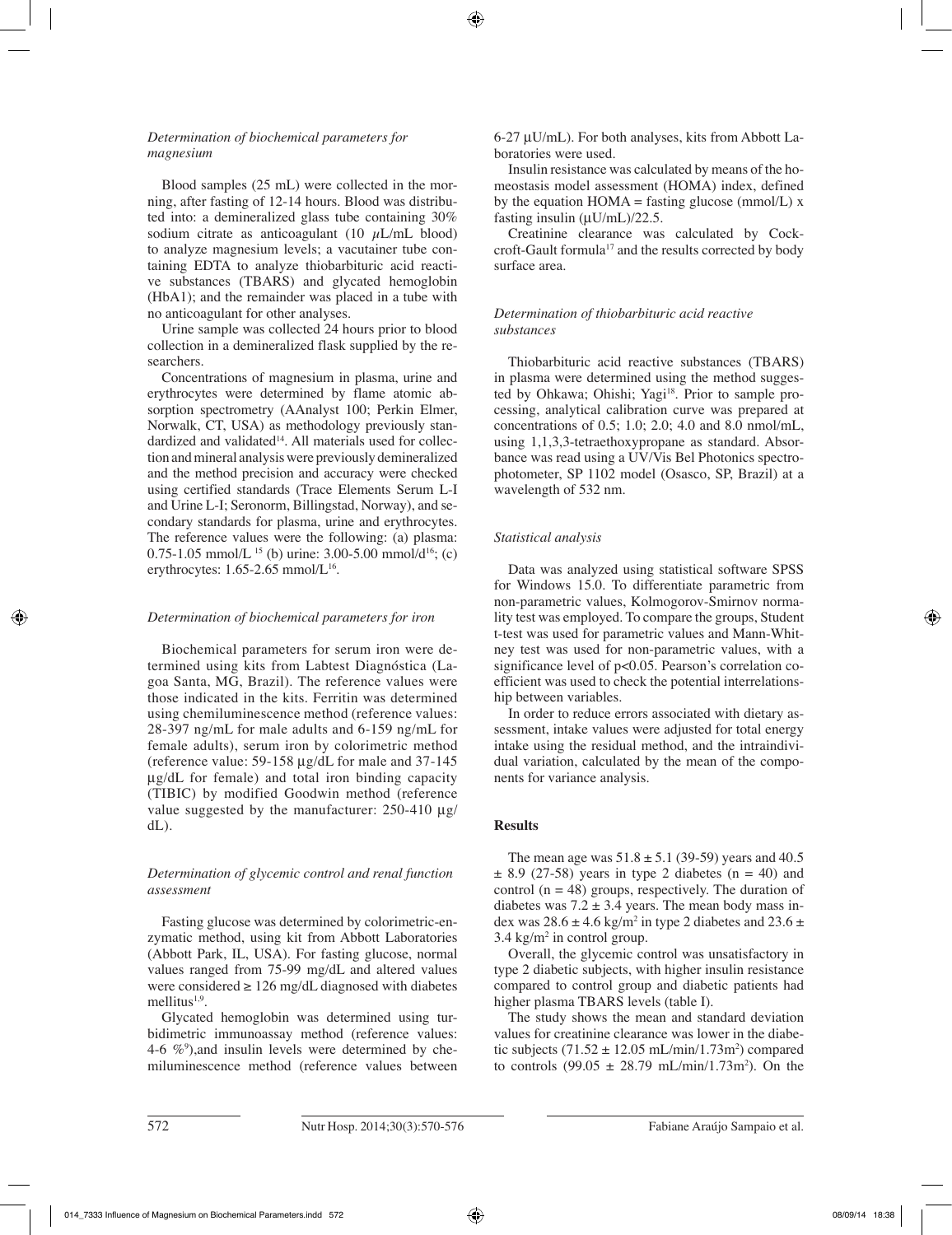**Table I** *Glycemic control and thiobarbituric acid reactive substances (TBARS) of subjects with type 2 diabetes and control groups*

| Parameters                         | Type 2 diabetes<br>$(n = 40)$ | Control<br>$(n = 48)$ | $\boldsymbol{p}$ |  |  |
|------------------------------------|-------------------------------|-----------------------|------------------|--|--|
| Fasting serum glucose (mg/dL)      | $178.53 \pm 32.63$            | $82.77 \pm 9.20$      | < 0.001          |  |  |
| Glycated hemoglobin $(\%)$         | $7.68 \pm 1.60$               | $5.13 \pm 0.63$       | < 0.001          |  |  |
| Fasting serum insulin $(\mu U/mL)$ | $32.67 \pm 16.13$             | $25.08 \pm 13.4$      | 0.018            |  |  |
| HOMA-IR $(\%)$                     | $15.19 \pm 10.07$             | $5.12 \pm 2.75$       | < 0.001          |  |  |
| Plasma TBARS (nmol/L)              | $2.40 \pm 0.97$               | $1.81 \pm 0.67$       | < 0.001          |  |  |

The results are expressed in the form of mean ± standard deviation. Data compared by Student t-test. HOMA-IR: homeostasis model assessment of insulin resistance. Reference values: fasting glucose = 75-99 mg/dL<sup>9</sup>; glycated hemoglobin = 4-6 %<sup>9</sup>; fasting serum insulin = 6-27 µU/mL.

other hand, urinary output was higher for type 2 diabetics (1933  $\pm$  779.5 mL/d) compared to controls (1186  $\pm$ 548.7 mL/d). A statistically significant difference was seen in the creatinine clearance and urinary volume parameters between groups  $(p<0.05)$ .

Table II shows the mean and standard deviation values for magnesium concentration in the diet. There was a mean intake of 10.40  $\pm$  1.24 mg/d and 8.41  $\pm$ 1.46 mg/d for diabetics and healthy women, respectively. In addition, intake was observed for  $10.19 \pm 1.26$ mg/d diabetic men and  $8.22 \pm 1.05$  mg/d healthy. The mean intake of magnesium in both groups was low and a statistically significant difference between groups  $(p<0.05)$ .

The mean concentration of magnesium in plasma was lower in diabetic subjects, and below the lower reference limit. Despite the absence of difference between groups, urinary excretion of magnesium was low in both groups. No difference was found in erythrocyte magnesium levels, nor values outside recommendation (table II).

Sixty-three percent of the diabetes' group and 31 % of the controls had plasma magnesium below the 0.75 mmol/L. Eighty-three percent and 75 % of diabetes' group and controls, respectively, excreted less than 3 mmol/L. On the other hand, none had erythrocyte magnesium below 1.65 mmol/L.

Lower serum levels of iron and ferritin were found in the diabetic group compared to control subjects, and the difference in serum iron was more evident among male subjects, while this was observed in ferritin levels among female subjects. A difference was observed in TIBIC only in the male subjects (table III).

Table IV shows that an inverse relationship between erythrocyte magnesium and serum levels of iron and ferritin was found in the diabetes group, and direct relationship between plasma magnesium and iron in the control group.

# **Discussion**

In this study a significant frequency of hypomagnesemia was found in the diabetic patients, and the mean concentration of this mineral in plasma was lower than control group. This is a common observation in studies assessing patients with type 2 diabetes<sup>19,20,21</sup>.

Overall, there was a high probability of inadequate dietary intake of magnesium, which can be explained by low consumption of foods rich in magnesium, such as whole grains, nuts, almonds, and dark green vegeta $bles<sup>12</sup>$ , especially in the control group.

Although diabetic subjects had a higher intake of magnesium compared to the control group, the lower

| <b>Table II</b><br>Magnesium status of subjects with type 2 diabetes and control groups |                               |                       |         |  |  |  |  |  |
|-----------------------------------------------------------------------------------------|-------------------------------|-----------------------|---------|--|--|--|--|--|
| Parameters                                                                              | Type 2 diabetes<br>$(n = 40)$ | Control<br>$(n = 48)$ | р       |  |  |  |  |  |
| Magnesium intake (mmol/d) <sup>a</sup>                                                  | $10.28 \pm 1.24$              | $8.36 \pm 1.34$       | < 0.001 |  |  |  |  |  |
| Plasma magnesium (mmol/L)                                                               | $0.72 \pm 0.09$               | $0.78 \pm 0.08$       | 0.005   |  |  |  |  |  |
| Erythrocyte magnesium (mmol/L)                                                          | $2.29 \pm 0.29$               | $2.25 \pm 0.48$       | 0.638   |  |  |  |  |  |
| Urine magnesium excretion (mmol/d)                                                      | $2.08 \pm 1.18$               | $2.00 \pm 1.08$       | 0.756   |  |  |  |  |  |

The results are expressed in the form of mean ± standard deviation. Data compared by Student t-test. Reference values: plasma magnesium =  $0.75-1.05$  mmol/L<sup>15</sup>; erythrocyte magnesium = 1.65-2.65 mmol/L<sup>16</sup>; urine magnesium excretion = 3.00-5.00 mmol/d<sup>16</sup>. <sup>a</sup>Data adjusted according to the individual energy intake and intra-individual variability. The estimated average requirements are: a) for males: 14.4 mmol/d (>30 years old); b) for females 10.9 mmol/d (>30 years old).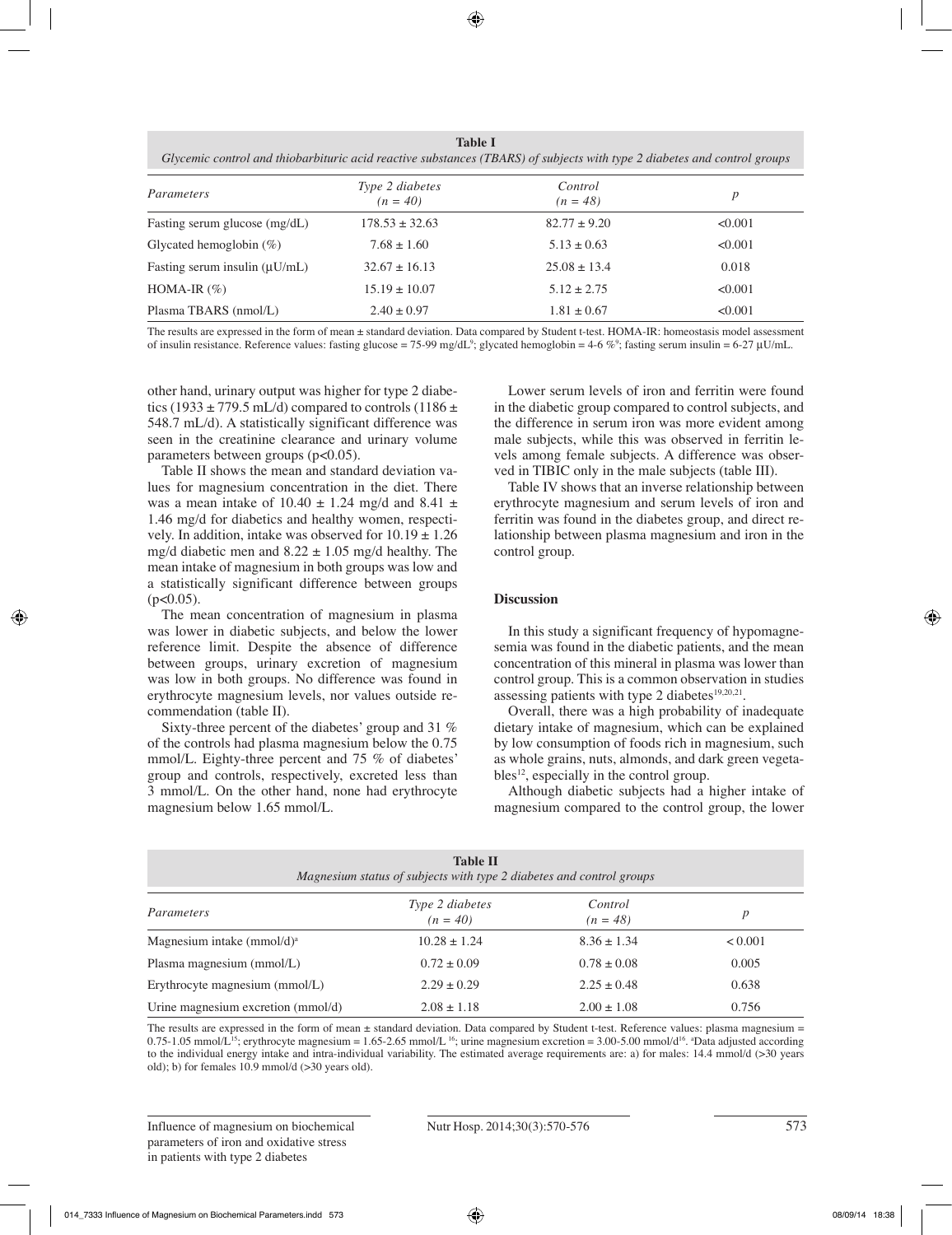| <b>Table III</b><br>Iron status of subjects with type 2 diabetes and control groups |                       |                         |                       |                         |  |  |  |  |  |
|-------------------------------------------------------------------------------------|-----------------------|-------------------------|-----------------------|-------------------------|--|--|--|--|--|
| Parameters                                                                          |                       | Type 2 diabetes         | Control               |                         |  |  |  |  |  |
|                                                                                     | Male<br>$Mean \pm SD$ | Female<br>$Mean \pm SD$ | Male<br>$Mean \pm SD$ | Female<br>$Mean \pm SD$ |  |  |  |  |  |
| Iron intake $(mg/d)^a$                                                              | $12.4 \pm 1.36$       | $11.6 \pm 1.07$         | $12.4 \pm 2.06$       | $12.0 \pm 3.46$         |  |  |  |  |  |
| Serum iron $(\mu g/dL)$                                                             | $62.56^* \pm 22.10$   | $65.59 \pm 23.93$       | $120.13^* \pm 43.27$  | $78.57 \pm 25.39$       |  |  |  |  |  |
| Ferritin $(\mu g/dL)$                                                               | $34.46 \pm 18.36$     | $38.64^* \pm 19.92$     | $39.36 \pm 20.50$     | $67.84^* \pm 27.78$     |  |  |  |  |  |
| TIBIC $(\mu g/dL)$                                                                  | $307.56^* \pm 46.11$  | $304.04 \pm 55.79$      | $272.13^* \pm 13.0$   | $321.29 \pm 48.61$      |  |  |  |  |  |

Data compared by Student t-test. TIBIC: total iron-binding capacity. Reference values: serum iron = 59-158 µg/dL (for male) e 37-145 µg/dL (for female); ferritin = 6-159 µg/dL (for male) e 28-397 µg/dL (for female); TIBIC = 250-410 µg/dL. a Data adjusted according to the individual energy intake and intra-individual variability. The estimated average requirements are: a) for males: 6.0 mg/d b) for females: 8.1 mg/d

plasma levels of this mineral in diabetic patients suggests that diabetes could affect magnesium homoeostasis, as previously discussed by some authors $6,21,22$ , especially when glycemic control is impaired<sup>19</sup>, as observed in this study.

Another factor that may explain this observation is the increase in plasma insulin and insulin resistance in the diabetic group. This hormone stimulates magnesium transport from the extra- to the intracellular compartment, via Na+/H+ anti-transporter, favoring the passage of this mineral from plasma into the erythrocyte $22$ .

This insulin-stimulated modulatory mechanism could have contributed to the maintenance of magnesium levels in erythrocytes found in this study. Given the importance of magnesium in enzymatic processes, both at molecular and cellular levels, the body prioritizes the maintenance of intracellular concentrations of this mineral, and this compartment is reduced in chronic conditions<sup>23</sup>.

The kidney plays a major role in magnesium homeostasis, increasing the resorption of this mineral when the body requires a greater demand or when dietary intake is  $1 \text{ ow}^{12,24}$ . Thus, the reduced urinary excretion of magnesium seen in both groups was certainly due to lower intake of this mineral, as an attempt to maintain normal circulating levels of this mineral.

Plasma magnesium levels are very susceptible to changes because it is a central pool of exchange, and are directly affected by what is absorbed by the intestines and reabsorbed by the kid neys<sup>12,24</sup>. Despite the fine control exercised by the kidney, the lower magnesium levels found in the diabetic group in this study demonstrates that control of plasma magnesium in diabetes is more complex, and, additionally, may have influenced the lower creatinine clearance seen in the diabetic subjects.

Diabetic patients have reportedly reduced creatinine clearance, which is not always accompanied by increased serum and total magnesium, as occurs in non-diabetic subjects<sup>20,25</sup>. It was shown that in patients with type 2 diabetes, plasma magnesium levels are directly affected by creatinine clearance, and plasma magnesium can be reduced due to reduced clearance, at levels not indicating renal failure, which unable the compensation of magnesium levels based only on lower urinary excretion of this mineral and higher dietary intake of magnesium at levels similar to non-diabetic subjects<sup>19</sup>, as observed in this study.

| Correlation between magnesium and iron biochemical parameters of subjects with type 2 diabetes and control groups |                               |                  |                       |                          |                        |                                                            |                               |                  |                               |                  |                               |                  |
|-------------------------------------------------------------------------------------------------------------------|-------------------------------|------------------|-----------------------|--------------------------|------------------------|------------------------------------------------------------|-------------------------------|------------------|-------------------------------|------------------|-------------------------------|------------------|
|                                                                                                                   | Type 2 diabetes<br>$(n = 40)$ |                  |                       |                          |                        | Control<br>$(n = 48)$                                      |                               |                  |                               |                  |                               |                  |
| Parameters                                                                                                        | Serum iron<br>$(\mu g/dL)$    |                  |                       | Ferritin<br>$(\mu g/dL)$ |                        | <b>TIBIC</b><br>Serum iron<br>$(\mu g/dL)$<br>$(\mu g/dL)$ |                               |                  | Ferritin<br>$(\mu g/dL)$      |                  | <b>TIBIC</b><br>$(\mu g/dL)$  |                  |
|                                                                                                                   | r                             | $\boldsymbol{p}$ | r                     | $\boldsymbol{p}$         | r                      | $\boldsymbol{p}$                                           | r                             | $\boldsymbol{p}$ | r                             | $\boldsymbol{p}$ | r                             | $\boldsymbol{p}$ |
| Plasma magnesium<br>(mmol/L)                                                                                      | $-0.139$ <sup>a</sup>         | 0.393            | $-0.138$ <sup>a</sup> | 0.397                    | 0.114 <sup>b</sup>     | 0.482                                                      | $0.392$ <sup>a</sup>          | 0.012            | $-0.063$ <sup>a</sup>         | 0.670            | $-0.100$ <sup>a</sup>         | 0.946            |
| Erythrocyte magnesium $-0.311^{\circ}$ 0.049 $-0.408^{\circ}$ 0.009<br>(mmol/L)                                   |                               |                  |                       |                          | $-0.207^{\rm b}$ 0.200 |                                                            | $0.089$ <sup>a</sup>          | 0.548            | $-0.153$ <sup>a</sup> $0.292$ |                  | $0.410^a$                     | 0.782            |
| Urine magnesium excre- $-0.231^{\circ}$ 0.151 $-0.063^{\circ}$ 0.697<br>tion $(mmol/d)$                           |                               |                  |                       |                          | $-0.135^{\circ}$ 0.405 |                                                            | $-0.131$ <sup>a</sup> $0.386$ |                  | $-0.172$ <sup>a</sup>         | 0.254            | $-0.096$ <sup>a</sup> $0.537$ |                  |

**Table IV**

<sup>a</sup> Pearson correlation. **b** Spearman correlation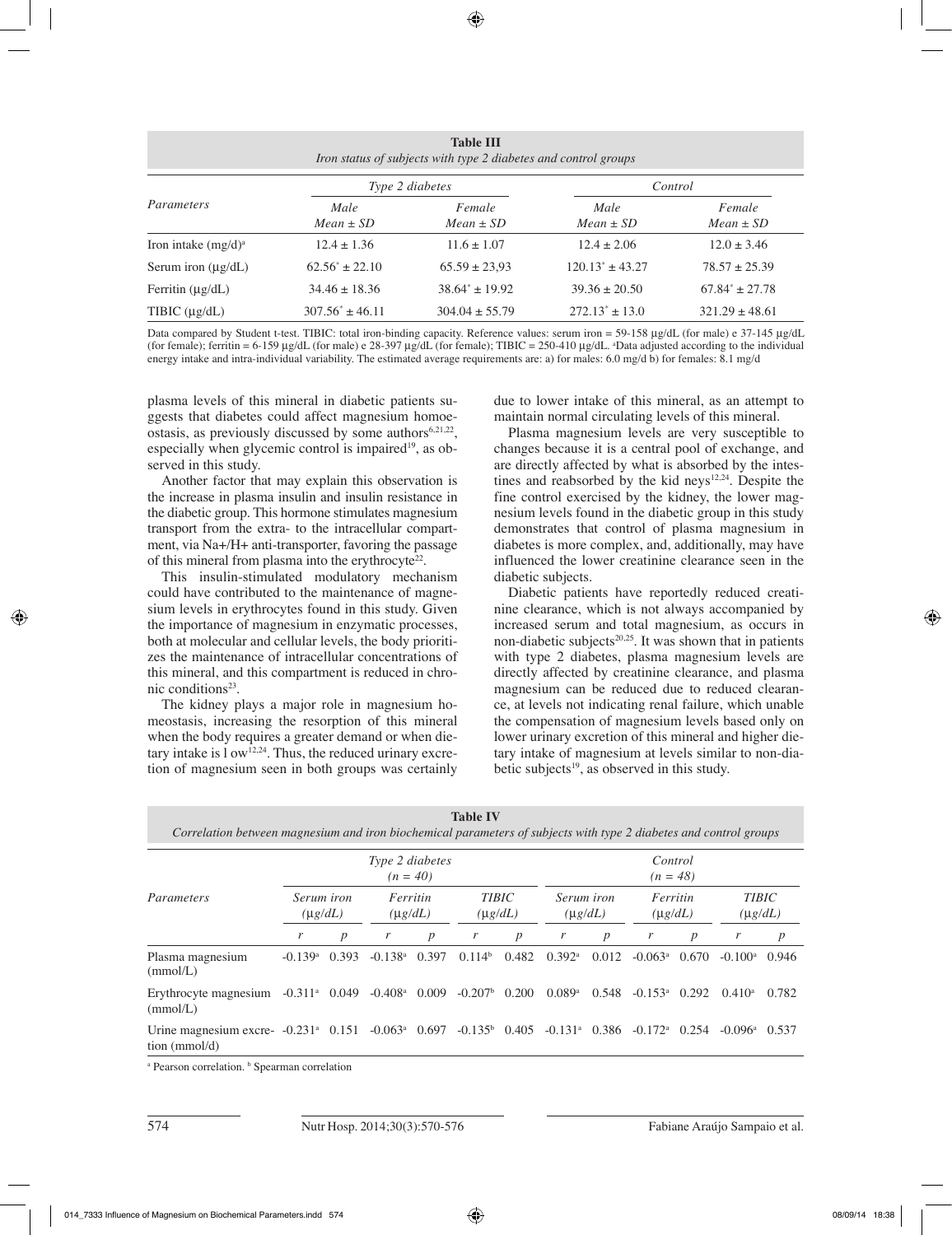It is worth noting that reduced plasma levels of magnesium in patients with type 2 diabetes may or may not be associated with increased urinary magnesium excretion, and the higher or lower excretion of this mineral will be determined by the presence of polyuria (urinary output  $>2,500$  mL/d), resulting from hyperglycemia, as shown by Xu et  $al^{26}$ .

Given the reduced body levels of magnesium and the presence of poor glycemic control, in addition to higher percentage of glycation activity to glucose, it is expected a more likelihood to pro-oxidative state. The greater presence of TBARS in plasma of diabetic subjects in this study is an indication that this chronic hyperglycemia may have triggered glucose auto-oxidation, activation of protein kinase and overproduction of free radicals in the electron transport chain<sup>27</sup>.

Likewise, hypomagnesemia may also be corroborating to the presence of lipid peroxidation, thereby increasing the presence of TBARS in diabetic subjects, as also observed by Guerrero-Romero and Rodríguez-Móran28. Magnesium deficiency promotes superoxide anion production and increased intracellular calcium concentration, which results in excessive production of nitric oxide and hydroxyl radical<sup>29</sup>.

These factors, along with the presence of insulin resistance in type 2 diabetic patients, increased blood glucose, changes in lipid profile and endothelial dysfunction, promote oxidative damage in these patients, which may result in greater damage on pancreatic β cells. As these cells have lower concentrations of antioxidant enzymes, this contributes to increased production of free radicals<sup>30</sup>.

In addition to this, there is concern regarding iron compartmentalization in this condition, since this mineral at high levels can be a pro-oxidant agent and, as a consequence of magnesium deficiency and diabetes, this mineral could have altered lev  $ls^{5,7}$ .

However, the concentrations of iron parameters assessed in this study were within the recommended normal values in both groups, and plasma levels of iron and ferritin were reduced, when compared to control group, in the diabetic subjects. Unlike magnesium, the dietary iron intake was considered appropriate in both groups. This observation of normal plasma levels of iron and ferritin in the diabetic subjects was also found by Zafar et al<sup>31</sup>.

Inverse correlations between erythrocyte magnesium and plasma iron and ferritin in diabetic patients may indicate mechanisms triggered by the body to protect diabetic patients from increased iron levels and to prevent a more vulnerable oxidative state which could promote changes and damage. At normal levels, magnesium is described to have a protective effect on damage caused by iron overload, reducing hemolysis and the release of free iron<sup>7</sup>.

Similarly, it has been reported that reduced erythrocyte magnesium levels are associated with increased iron in several t issues<sup>7</sup>, and low dietary intake of magnesium in rats induces increased iron absorption and

reduced number of red blood cells<sup>3</sup>. Given the magnesium deficiency, red blood cells would be more likely to have impaired structure and function, and thus, there is more likelihood for reduced levels of hemoglobin and red blood cell, which can simulate an anemia with increased levels of free iron<sup>5,7</sup>.

One limitation must to be taken into consideration. The assessment of dietary intake is susceptible to random and systematic errors, and can be affected by the number of days. In order to minimize, the data of magnesium and iron obtained were subsequently adjusted on the basis of energy intake and intra-individual variation.

# **Conclusion**

Given the above, it can be assumed that oxidative stress in diabetic patients appears to be due to factors involving diabetes pathophysiology, such as chronic hyperglycemia, and may also have been affected by altered magnesium levels, instead of being resulted from iron overload, since this mineral had appropriate levels to the parameters assessed in diabetic patients.

# **Acknowledgements**

The authors would like to thank Dr. José Machado Moita Neto for the assistance provided for statistical analysis, and the researchers Kelcylene Gomes da Silva, Daniele Caldas, Eunice Alves, Luana Mota and Vivianne Rocha for the technical assistance for data collection.

# **References**

- 1. American Diabetes Association. Diagnosis and classification of diabetes mellitus. *Diabetes Care* 2012;35:S64-S71.
- 2. Ramakrishina V, Jailkhani R. Oxidative stress in non-insulin-dependent diabetes mellitus (NIDDM) patients. *Acta Diabetol* 2008;45:41-46.
- 3. Shams MEE, Al-Gayyar MMH, Barakat EA. Type 2 diabetes mellitus-induced hyperglycemia in patients with NAFLD and normal LFTs: relationship to lipid profile, oxidative stress and pro-inflammatory cytokines. *Sci Pharm* 2011;79:623-34.
- 4. Shah NC, Liu JP, Iqbal J, Hussain M, Jiang XC, Li Z et al. Mg deficiency results in modulation of serum lipids, glutathione, and NO synthase isozyme activation in cardiovascular tissues: relevance to de novo synthesis of ceramide, serum Mg and atherogenesis. *Int J Clin Exp Med* 2011;4(2):103-18.
- 5. Sanchez-Morito N, Planells E, Aranda P, Llopis J. Influence of magnesium deficiency on the bioavailability and tissue distribution of iron in the rat. *J Nutr Biochem* 2000;11:103-8.
- 6. Viktorínová A, Toserová E, Krizko M, Duracková Z. Altered metabolism of copper, zinc, and magnesium is associated with increased levels of glycated hemoglobin in patients with diabetes mellitus. *Metabolism* 2009;58(10):1477-82.
- 7. Shi ZM, Hu XS, Yuan BJ, Gibson R, Dai Y, Garg M. Association between magnesium: iron intake ratio and diabetes in Chinese adults in Jiangsu Province. *Diabet Med* 2008;25(10):1164-70.
- 8. Grotto HZW. Iron metabolism: an overview on the main mechanisms involved in its homeostasis. *Rev Bras Hematol Hemoter* 2008;30(5):390-7.